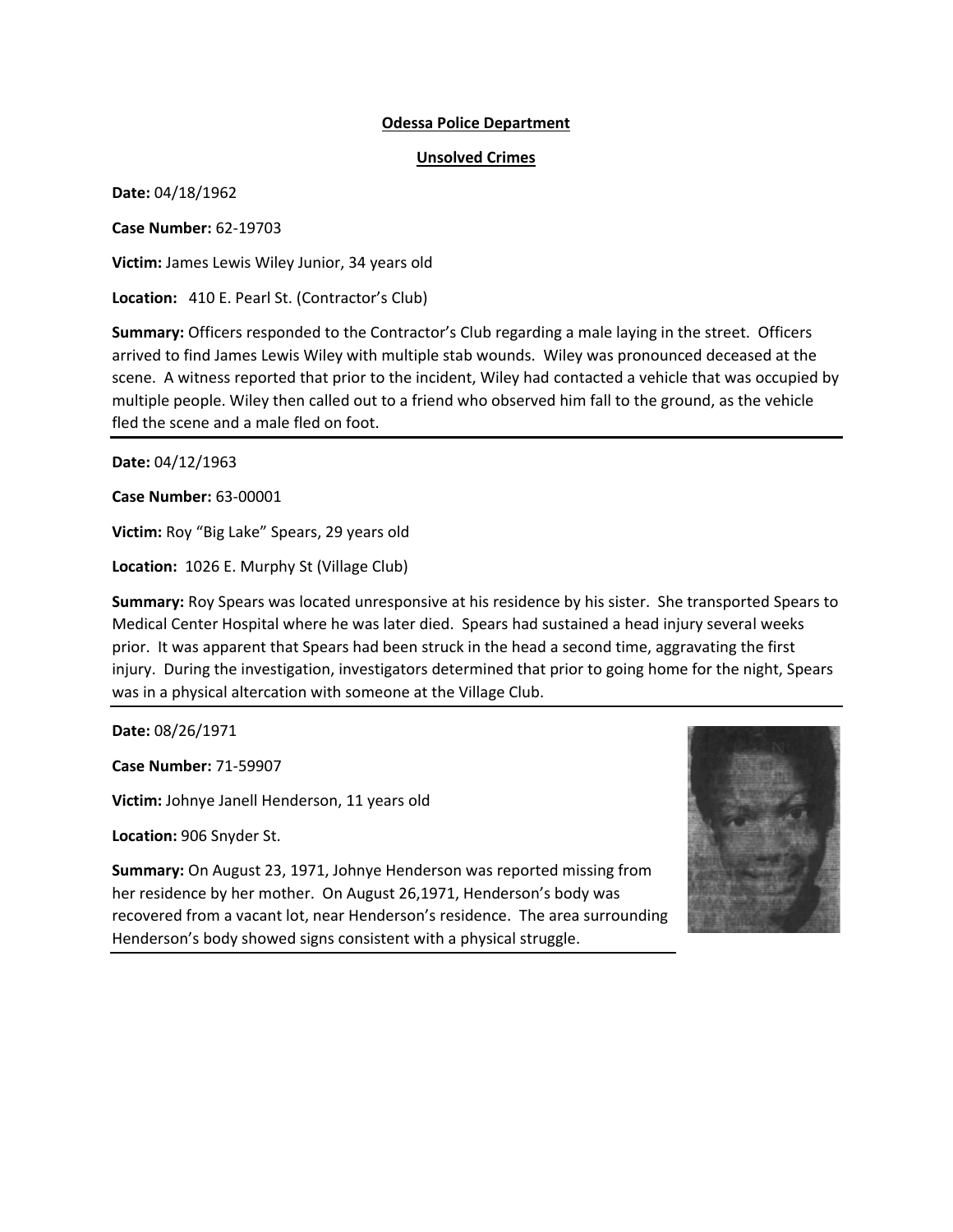## **Date:** 04/03/1975

**Case Number:** 75-81418

**Victim:** Edwin Woodrow Howell, 62 years old

**Location:** E. Alley, 100 Blk of N. Grant Ave.

**Summary:** Officers were dispatched to the Drillers Club regarding a male laying in the alley near 2<sup>nd</sup> St. and Grant Ave. Officers located Edwin Woodrow Howell lying on his back with trauma to his head. Howell was transported to Medical Center Hospital where he was pronounced deceased the following day. Witnesses reported that prior to the incident, Howell was playing dominoes and later broke up the game because he was losing.

**Date:** 08/30/1977

**Case Number:** 

**Victim:** Kenton Lee Hart, 25 years old

Location: 2338 E. 8<sup>th</sup> St. (Bo Weevils Restaurant)



**Summary:** Officers responded to Bo Weevils Restaurant regarding a shooting. Officers arrived to find Kenton Lee Hart in the parking lot with a gunshot wound to the chest. He was transported to Medical Center Hospital where he was pronounced deceased. Prior to the shooting, Hart was seen leaning over a maroon sedan speaking with someone in the vehicle. After the gunshots, the maroon sedan then fled the scene.

**Date:** 01/17/1978

**Case Number:** 78-107101

**Victim:** Hubert Cleo Dean, 69 years old

**Location:** 300 blk Lindy Ave.

**Summary:** On January 16, 1978, Hubert Cleo Dean was found with trauma to his head, outside his home in the 300 blk of Lindy. Dean was the victim of an apparent robbery. He was transported to Medical Center Hospital where he later died from his injuries. Dean was known to carry large sums of money while working as a deliveryman for an Odessa liquor firm.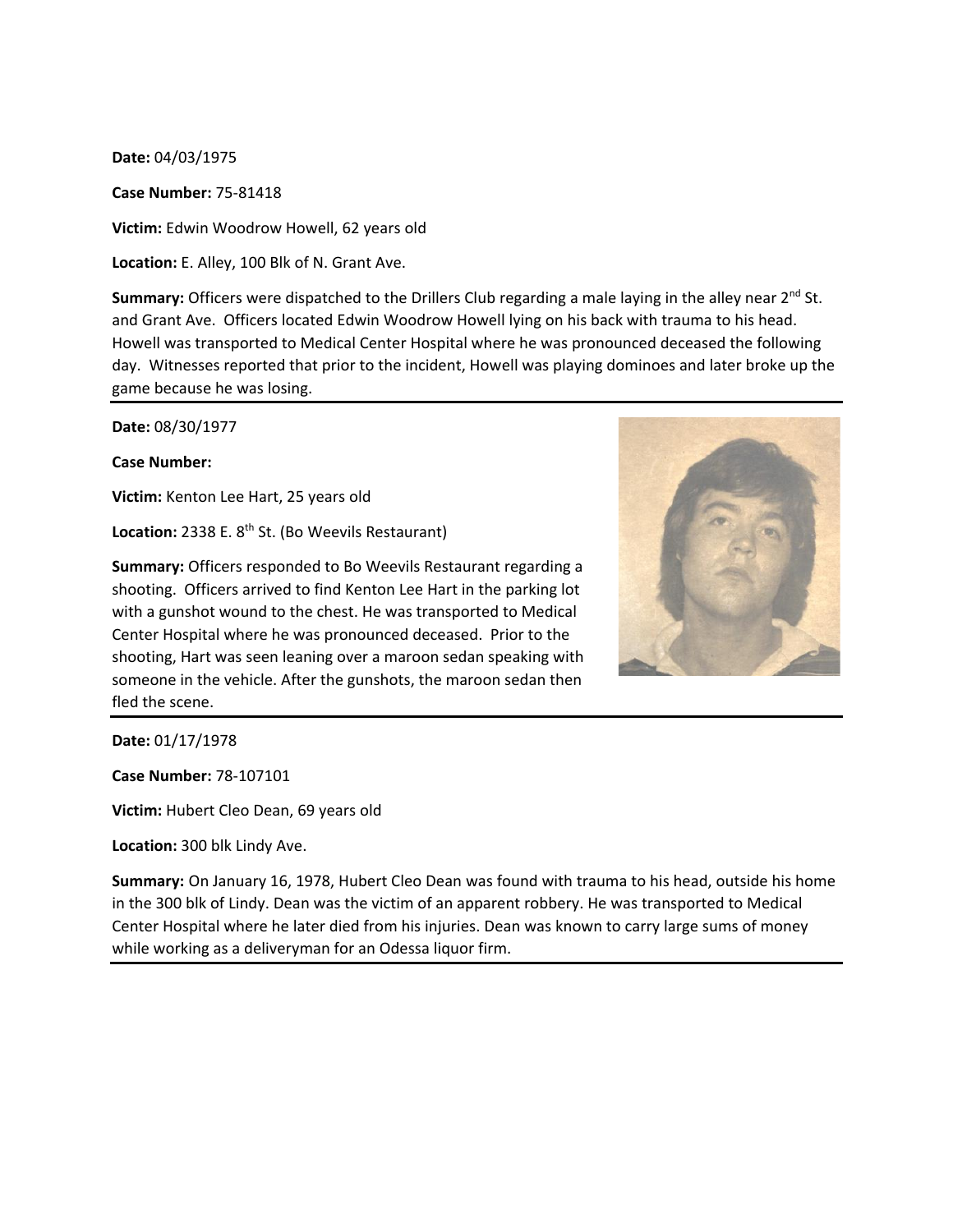**Date:** 10/15/1979

**Case Number:** 79-25526

**Victim:** Tommy Joe Turner, 35 years old

**Location:** 514 E. Pearl St. (Diamond Club)

**Summary:** Officers were dispatched to Diamond Club in reference a gunshot victim. Officers arrived to find Tommy Joe Turner in the driver seat of a 1969 Chevrolet 4-door with a gunshot wound to the head.

**Date:** 11/21/1979

**Case Number:** 79-127434

**Victim:** Jamie Valenzuela Aguirre, 18 years old

**Location:** 501 W. May St #8

**Summary:** Officers were notified of a deceased person at 501 W. May St Apartment# 8. Jamie Aguirre was located on the floor of the apartment with multiple gunshot wounds. It was determined that Aguirre had been shot shortly prior to family member locating his body.

**Date:** 05/01/1981

**Case Number:** 81-144755

**Victim:** Reymundo A. Hernandez, 24 years old

**Location:** 500 S. Grant Ave (El Casino Club)

**Summary:** Officers were dispatched to El Casino Club regarding a stabbing. They arrived to find Reymundo A. Hernandez under a pool table with a stab wound to his chest. Reymundo was transported to Medical Center Hospital where he was pronounced deceased.

**Date:** 08/30/1981

**Case Number:** 81-149330

**Victim:** Cecil Gilbert Workman, 23 years old

**Location:** 5023 E. Highway 80 (Denny's)

**Summary:** Officers were dispatched to Denny's regarding a gunshot victim. Cecil Workman was found on the front sidewalk with a gunshot wound to his chest. He was transported to Medical Center Hospital where he was pronounced deceased. Witnesses reported that Cecil was shot by a Hispanic male who fled in a tan colored pickup truck which fled westbound on Highway 80.

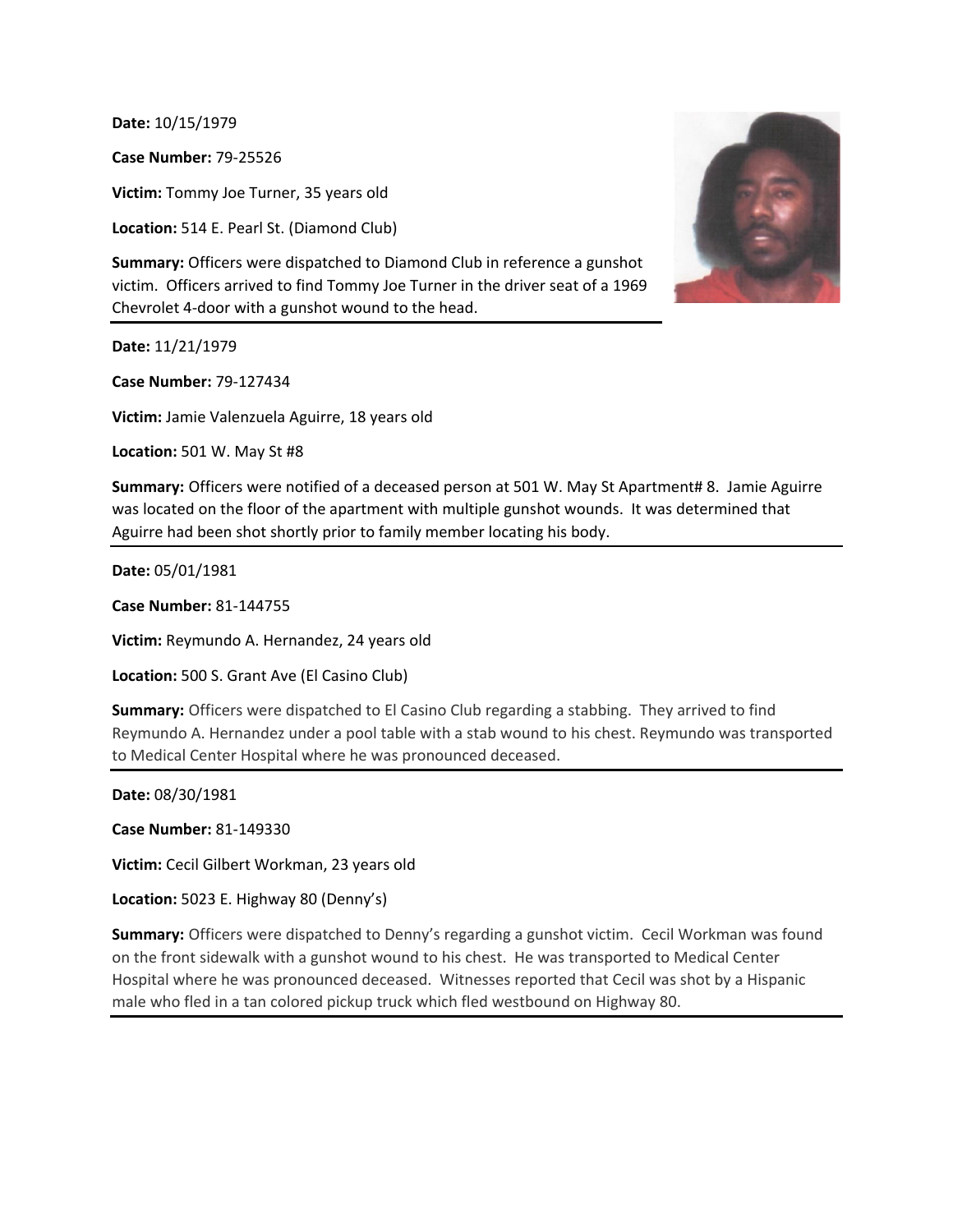**Date:** 03/03/1982

**Case Number:** 82-156720

**Victim:** Agustin Olivas Chacon, 25 years old

**Location: 1319 E. 4<sup>th</sup> St.** 

**Summary:** Officers were dispatched to 1319 E. 4<sup>th</sup> St. regarding a deceased person. Agustin Chacon was in the residence with multiple gunshot wounds. Chacon was transported to Medical Center Hospital where he was pronounced deceased. A witness reported seeing a male wearing a ski mask standing in the doorway of the residence with a pistol.

**Date:** 03/03/1982

**Case Number:** 82-156721

**Victim:** Marshall Justin McCarthy, 37 years old

**Location: 1513 E. 5<sup>th</sup> St. #4** 

**Summary:** Officers responded to 1513 E. 5<sup>th</sup> Apartment #4 regarding a gunshot victim. Upon arrival, Marshall McCarthy was located with multiple gunshot wounds. Neighbors reported hearing what they believed to be an argument in McCarthy's apartment before hearing gunshots.

**Date:** 04/16/1986

**Case Number:** 86-034205

**Victim:** Manuel Abila Brito, 37 years old

**Location:** 1317 Lindberg Ave.

**Summary:** Officers responded to 1317 Lindberg Ave. regarding shots fired. Manuel Brito was found in the front yard with multiple gunshot wounds. Odessa Fire Department responded to the scene where Brito was pronounced deceased. Witnesses reported seeing a white 1960's model Chevrolet fleeing northbound from the area.

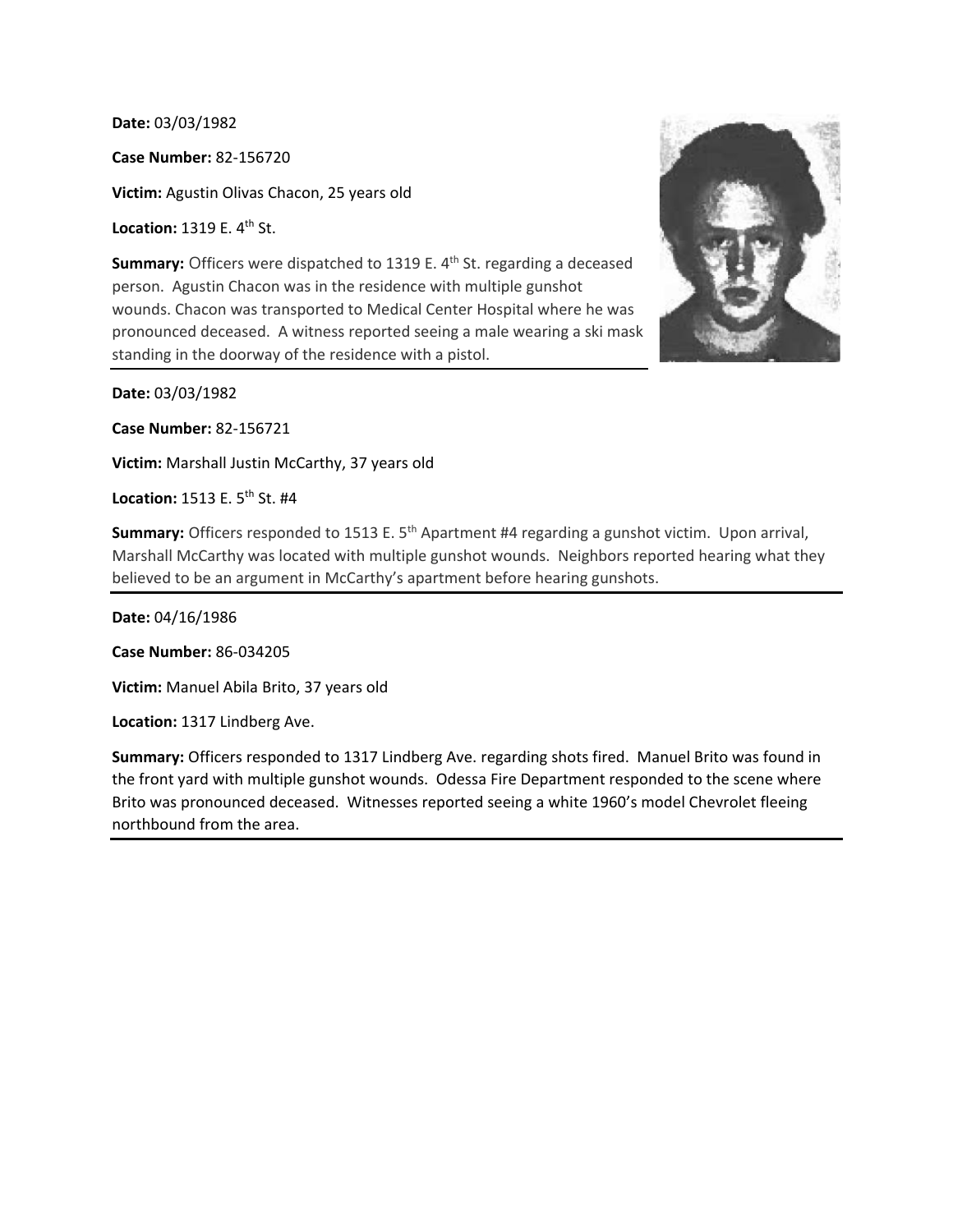**Date:** 05/17/1986

**Case Number:** 86-035818

**Victim:** Debra Sue Moore, 25 years old

**Location:** 4651 Oakwood Ave. #51

**Summary:** Officers and Paramedics responded to 4651 Oakwood #51 regarding an injured, unconscious female. Firefighters arrived to find Debra Sue Moore near the entryway to the apartment with a stab wound to her left upper chest. Moore was transported to Medical Center Hospital where she was pronounced deceased. Witnesses reported chasing a male suspect on foot away from the apartment complex after hearing Moore scream.



**Date:** 01/02/1994

**Case Number:** 94-22209

**Victim:** Michael William Ray, 22 years old

Anthony Johnson Jr., 41 years old

**Location:** 1000 N. Graham Ave #19 (Barcelona Apartments)

**Summary:** Odessa Fire-Rescue responded to 1000 N. Gram Ave #19 regarding a structure fire. The bodies of Michael William Ray and Anthony Johnson Jr. were recovered from the apartment. Their cause of death was determined to be Carbon Monoxide Poisoning. Investigation revealed that the fire originated in the living room near an open window. The cause of the fire is suspected arson.

**Date:** 07/18/1996

**Case Number:** 96-10958

**Victim:** John Doe

**Location:** 1309 Clifford (Alley)

**Summary:** Officers responded to the alley behind 1309 Clifford St. regarding a deceased, newborn infant found in the dumpster. The infant was located by an elderly man who was walking the alley picking up cans. Autopsy determined that the infant was murdered. The infant has never been identified.

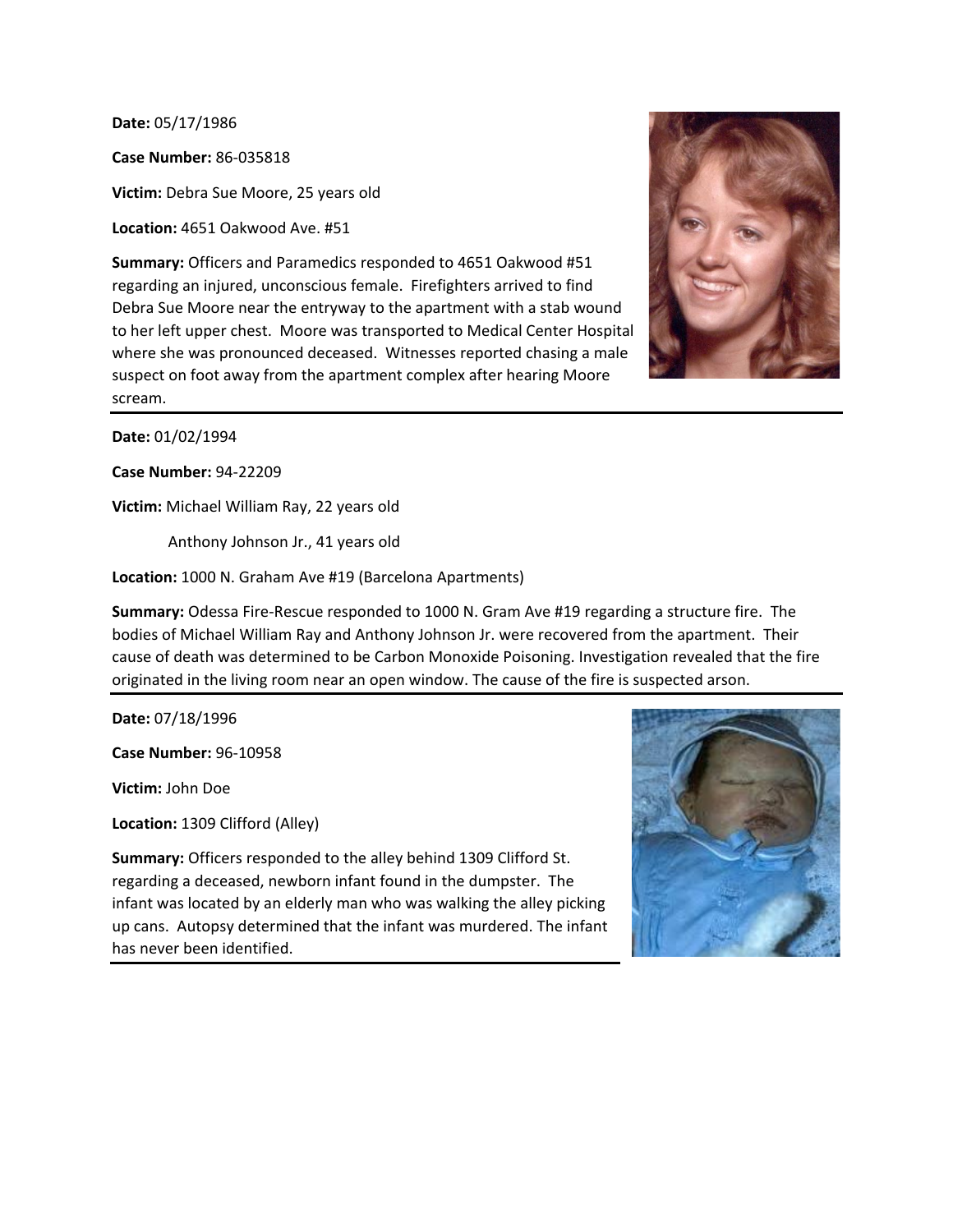**Date:** 10/17/1996

**Case Number:** 96-16608

**Victim:** Blana Lafon King, 68 years old

**Location:** 807 W. 33rd St.

Summary: Officers responded to 807 W. 33<sup>rd</sup> St regarding a deceased person. Officers arrived to find Blana Lafon "B.L." King deceased with multiple gunshot wounds. Several of King's personal items were missing from the residence.

**Date:** 04/16/1997

**Case Number:** 97-05500

**Victim:** Gerardo Olivas, 40 years old

**Location:** 612 Magnolia (Flores Café)



**Summary:** Officers responded to Flores Café regarding a gunshot victim. Gerado Olivas was found in the parking lot, with a gunshot wound to the chest. He was transported to Medical Center Hospital where he was pronounced deceased. Olivas had exited the business five to ten minutes before he was found.

**Date:** 09/14/2001

**Case Number:** 01-19203

**Victim:** Lynn Floyd Moore, 70 years old

**Location:** 3700 Dover Dr.

**Summary:** Officers responded to 3700 Dover Dr regarding a deceased person. Contact was made with Lynn Floyd Moore's brother, who reported that he had not heard from Moore since the prior week. Officers found the front of the residence secured but the rear sliding glass door broken and partially ajar. While searching the house, Moore was discovered on the floor in his bedroom with a gunshot wound.

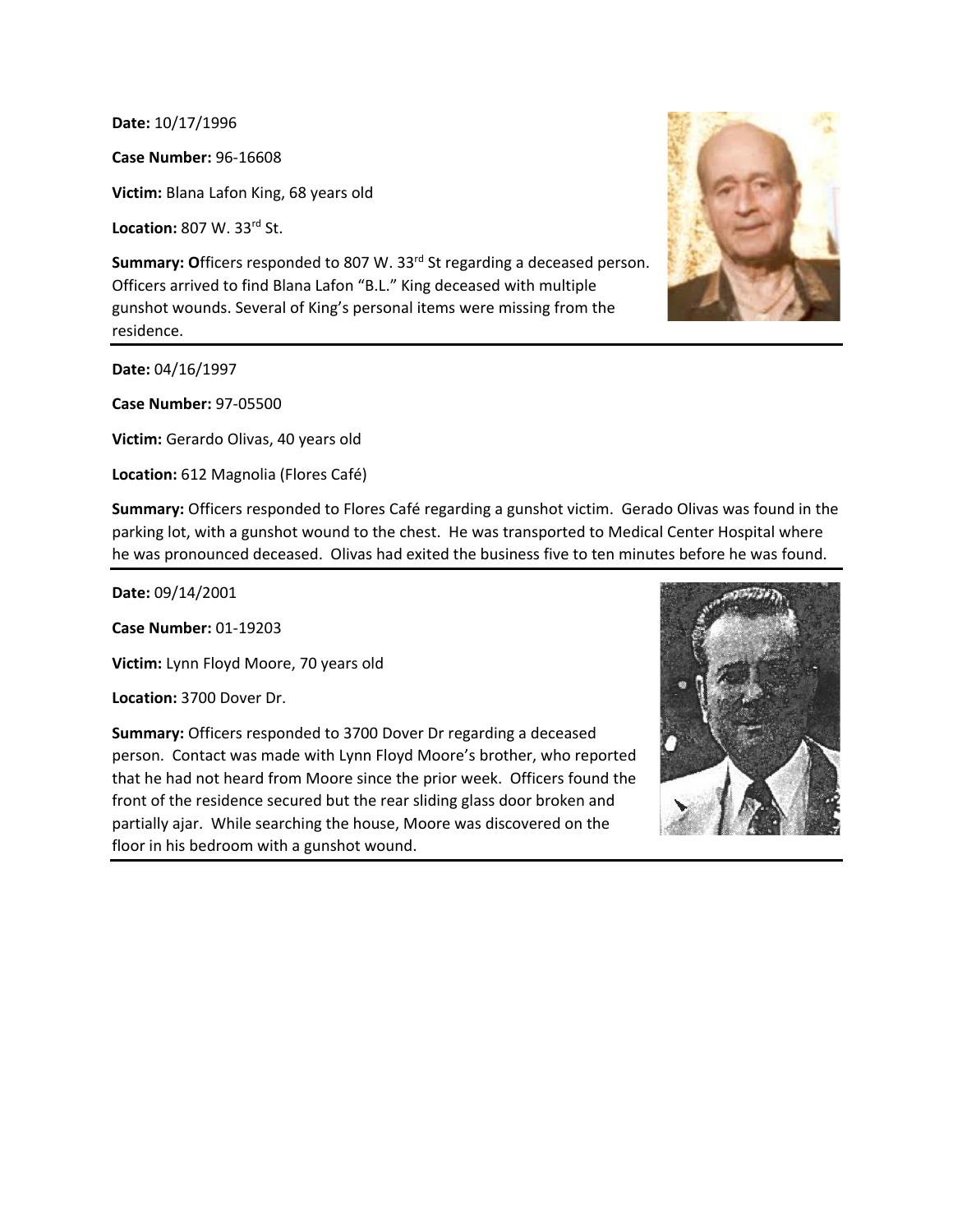**Date:** 09/05/2003

**Case Number:** 03-18022

**Victim:** Francisco Salas Hidalgo, 42 years old

**Location:** 3100 Andrews Highway (One Energy Square)

**Summary:** Officers responded to Rentway regarding a man down. Francisco Hidalgo was located with multiple stab wounds to his neck and left arm in the breezeway. Hidalgo was located by two children who initially thought Hidalgo was asleep. When they noticed blood coming from Hidalgo, they notified Rentway store employees who called police.



**Date:** 10/15/2008

**Case Number:** 08-20608

**Victim:** Ray Sauceda Jr., 25 years old

**Location:** 3727 Andrews Hwy. (High Plains Apartments)

**Summary:** Officers responded to High Plains Apartments regarding a major accident and shots fired. Officers arrived to find Ray Sauceda Jr. in the driver seat of his vehicle, which had crashed into a parked car. Sauceda was found to have with multiple gunshot wounds.

**Date:** 09/29/2014

**Case Number:** 14-0024165

**Victim:** Humberto Palma, 39 years old

Location: Intersection of E. 23<sup>rd</sup>/ Keystone Dr.

**Summary:** Officers responded to a gunshot victim that occurred at the intersection of E. 23<sup>rd</sup> and Keystone Dr. Humberto Palma was located with a gunshot wound to his head. Witnesses reported that Palma stopped in the intersection. He was followed by occupants of a tan colored sedan. The passenger of the sedan exited and approached Palma. Witnesses heard multiple gunshots before the occupants of the tan sedan fled the area.